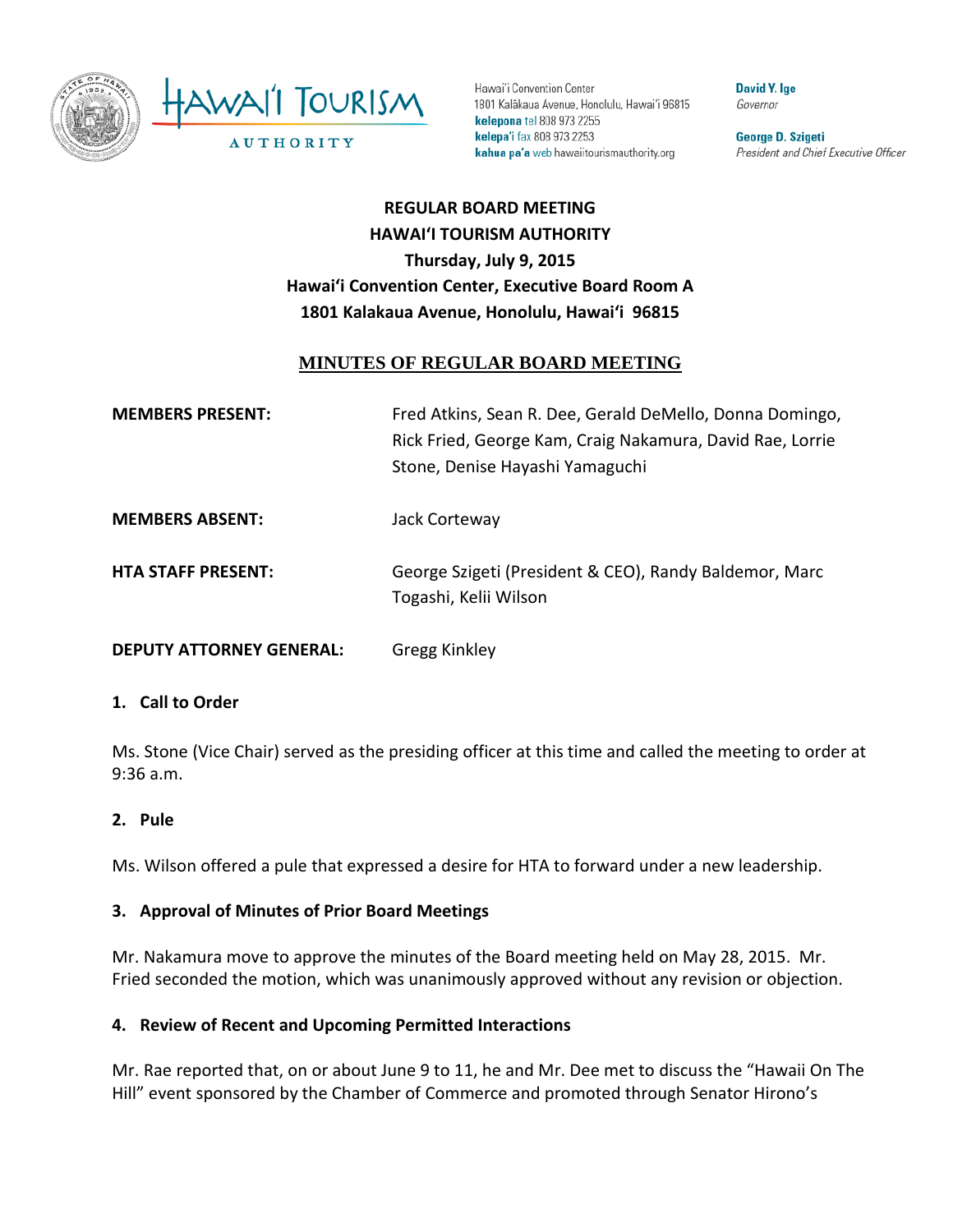office. They discussed ways the event could be used to promote Hawaii through its products.

### **5. Report of the CEO Relating to the HTA's Programs**

Mr. Szigeti referred to the CEO Report, which was in the board folder containing documents related to the agenda items and previously distributed to the Directors. He also referred to the summary of the board meeting minutes and the various "calls to action." It is his desire to provide the Board with updates on staff's efforts in response to these action items.

He reported that Bishop and Company was hired as the search firm to solicit candidates for the Vice President of Marketing position. He also reported on the numerous meetings with officials from the private and public sectors, including Admiral Fargo to discuss opportunities with the military, and the Mayor of Fukuoka, Japan, which would be hosting the Lion's Club event next year. He also attended meetings with the Lt. Governor, who greeted Vice Governor Sun from Zhejiang Province and Party Secretary of Zhoushan City, China. During a meeting with the Lt. Governor's Sports Commission, the matter of bringing the Grand Slam of Golf to Hawaii was discussed. The HTA's marketing contractor for Japan, Eric Takahata, assisted Governor Ige during his recent visit to Japan and hosted a meeting with various local Japanese wholesalers in Hawaii.

Mr. Szigeti acknowledged Mr. Baldemor, who discussed his recent trip to Kuala Lumpur, Malaysia, and South Korea to discuss air capacity to Hawaii with various airline officials. He described the meetings with officials as being "very productive" as various "low cost carriers" are planning Hawaii flights in October or November. He also observed that Hawaii's "strategic position" in the Pacific before traveling to the United States presents many opportunities to work with low cost carriers.

Finally, Mr. Szigeti reported on a meeting with Mayor Caldwell, who wants to partner with the HTA and to be "more active."

#### **6. Election of the Chair of the Board**

Ms. Stone asked for nominations for the Board Chair. Mr. Nakamura moved to nominate and appoint Rick Fried as the Board Chair. Mr. Rae, who also stated that Mr. Fried was a "mature voice" of reason, seconded the motion. Mr. Fried expressed his appreciation for the nomination and stated that many of his "trials have settled" and will now have more time to devote for HTA. He also stated he has "no agenda." No further nominations were presented.

Mr. Dee seconded a motion made by Mr. Atkins to close the nominations. The motion was unanimously approved by consensus.

The motion to appoint Mr. Fried as the Board Chair was unanimously approved by all the Directors present without any reservation or objection.

Mr. Rae moved to nominate and appoint Ms. Stone and Mr. Nakamura as co-vice chairs of the Board. Mr. Fried, who expressed his belief that both Ms. Stone and Mr. Nakamura will continue to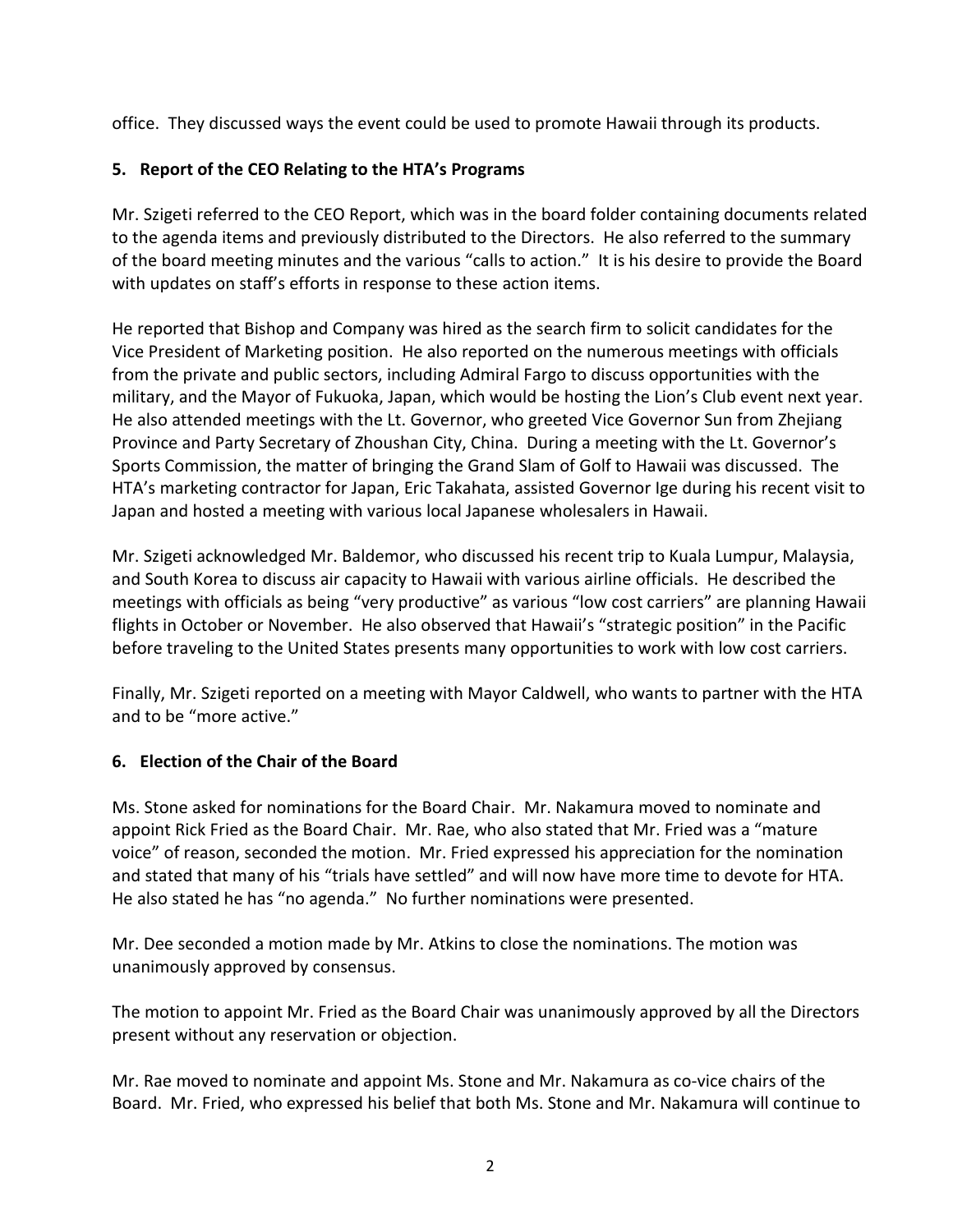provide "great support" to the Board and to him, seconded the motion. Having received no further nominations, a motion made by Mr. Atkins and seconded by Mr. Dee to close the nominations was unanimously approved.

The motion to appoint Ms. Stone and Mr. Nakamura as co-chairs of the Board was unanimously approved by all the Directors present without any reservation or objection.

The meeting was recessed at 9:55 a.m. The meeting was reconvened at 10:05 a.m.

### **7. Amend the Bylaws that were adopted on August 8, 2014: Under Article VI, Miscellaneous Section 6.4 Deposits, Checks, and Investment of Fiscal Accounts, to reflect the following title changes-VPAFA to COO, and Fiscal Manager to VP Finance**

Upon his appointment as the new Board Chair, Mr. Fried referred to the board folder containing a staff report relating to this agenda item. It was noted that the title of Vice President of Administrative and Fiscal Affairs (VPAFA) has been replaced by Chief Operating Officer (COO). The title of Fiscal Manager has been replaced by Vice President Finance. A copy of the draft Bylaws reflecting the revisions was in the board folder and previously distributed to the Directors.

Ms. Stone made a motion to amend the Bylaws to reflect new titles for the COO and Vice President of Finance. Mr. Atkins seconded the motion, which was unanimously approved by all the Directors present without any reservation or objection.

#### **8. Presentation and Discussion of Market Insights**

Mr. Nahoopii referred to a document "Market Insights-June 2015," which was in the board folder and previously distributed to the Directors. He noted that the document reflected a new format for reporting to the Board on the Key Performance Indicators (KPI). Mr. Szigeti added that the changed format would focus on "anomalies" and to be more "concise" in reporting to the Board. The Market Insights provided tables reflecting KPIs for the following: monthly visitor expenditures; overall key performance indicators; the key performance indicators applied to each major market area (U.S. West, U.S. East, Canada, Japan, Oceania, Europe, China, Korea, Taiwan, Latin America); and, island distribution for arrivals and island distribution for visitor days.

Mr. Nahoopii highlighted the following: total air seats increased 6.9% and was sustained by growth from our core North America and Oceania markets; HTA is projecting a record 5.8% increase in total air seats at the end of the year; monthly visitor expenditures exceeded year-over-year comparisons in three out of the past five months and grew two percent over the same period last year; the number of Japanese incentives visitors have increased by double-digits since January 2015 as a result of Hawaii Tourism Japan's efforts to pursue the growing automotive and manufacturing industry for incentive trips; and, Korean arrivals was down only 4.6% despite a 17% drop in airlift capacity.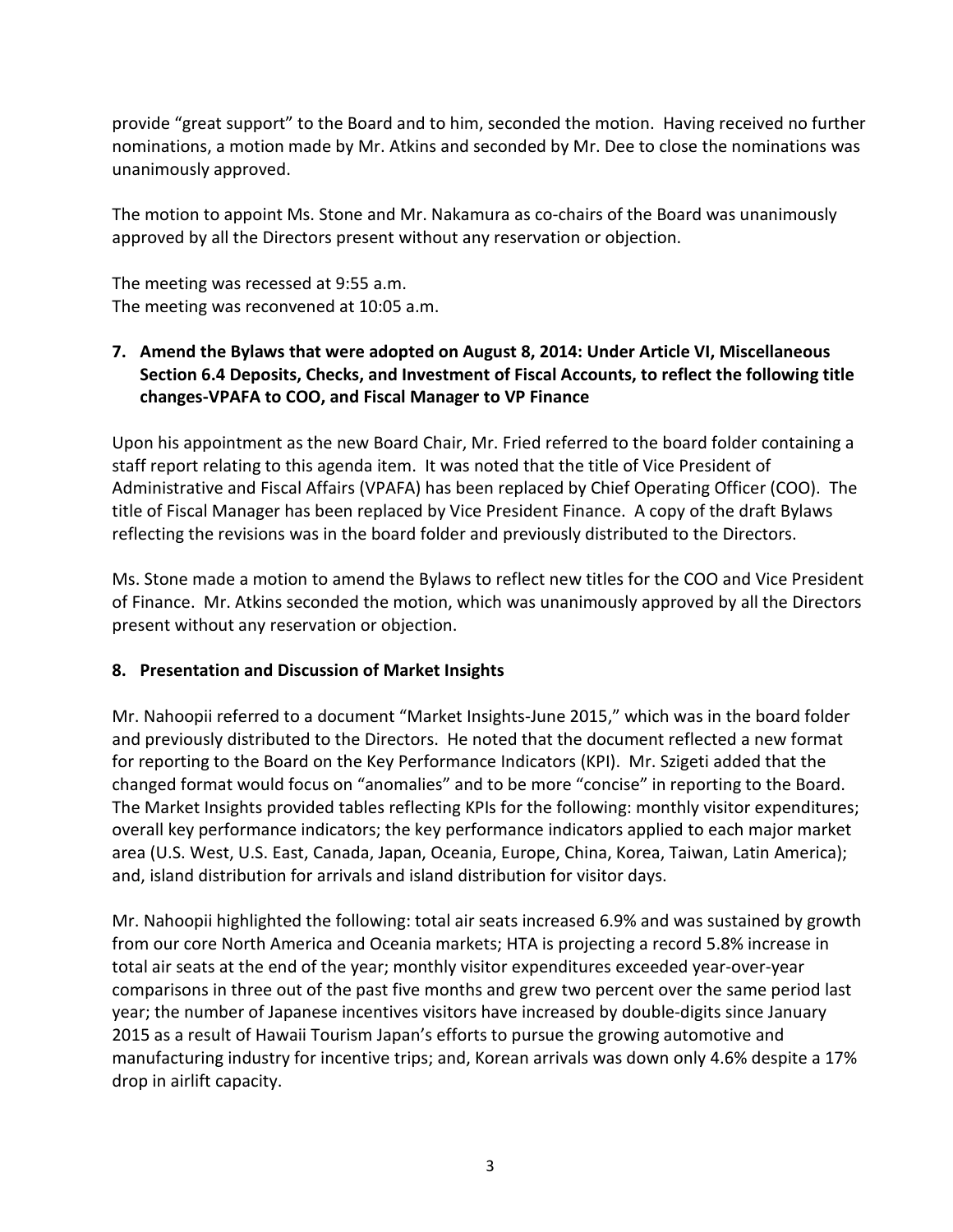In response to a question from Mr. Rae regarding a drop in Korean visitors, Mr. Nahoopii stated that the drop began when there was "too much" air capacity "at the beginning" and air capacity is now "stabilizing" to reflect current market demand.

Mr. Fried referred to the impact of the current Japan currency exchange rate on travel to Hawaii. Mr. Nahoopii stated that the exchange rate could be a cause for a drop in spending, especially in food and beverage. Wholesalers have adjusted the price of their travel packages, which Japan travelers have been waiting for before deciding on traveling to Hawaii.

Mr. Fried asked whether the outbreak in Korea of the Middle East Respiratory Syndrome (MERS) might be a cause for a drop in Korea visitors. Mr. Baldemor responded that when he was in South Korea recently, he did not observe that MERS was a "major concern" among the general population. Mr. Nahoopii added that the markets in Asia, China and Korea are affected by a drop in Japanese visitors to those markets.

### **9. Presentation, Discussion and Approval of HTA's Financial Reports**

## **10. Presentation, Discussion and Approval of Major Market Area Procurement Plans**

There was no objection to Mr. Fried's request to defer discussion of agenda items 9 and 10.

# **11. Approval of Revised FY 2015 Convention Center Enterprise Special Fund Budget**

Mr. Togashi referred to the staff report regarding this agenda item and included in the board folder previously distributed to the Directors. He noted the previous discussion at the May 28, 2015 Board meeting regarding staff's desire to amend the FY 2015 Convention Center Enterprise Special Fund (CCESF) budget. The FY 2015 budget reflected HTA's intention to purchase the Turtle Bay conservation easement pursuant to Act 81, SLH 2014, which increased the TAT revenue contribution but also reduced HTA's debt service. When HTA did not acquire the easement under Act 81, HTA's debt service returned to its original payment of \$26.430 million and its TAT revenue increased to \$33 million. Staff desires a retroactive amendment to the FY 2015 budget to reflect an increase in debt service and TAT revenue. In response to a request from Mr. Fried, Mr. Togashi presented a historical background regarding payments from the CCESF to the Department of Budget & Finance for reimbursement of the bonds used to construct the convention center.

Ms. Stone made a motion to amend the CCESF for FY 2015 to reflect adjustments reflecting an increase in the Hawaii Convention debt service by \$9,930,000 to \$26.430 million; a decrease a funding for the Hawaiian Music & Dance by \$3,180,000 to \$0; and, an increase in total gross expenditures of the CCESF by \$6.750 million to \$50,604,842 as a result of the net effect of the various adjustments. Mr. Dee seconded the motion, which was unanimously approved by all the Directors present without any reservation or objection.

### **12. Approval of Interim Budget Measures for July and August FY 2016**